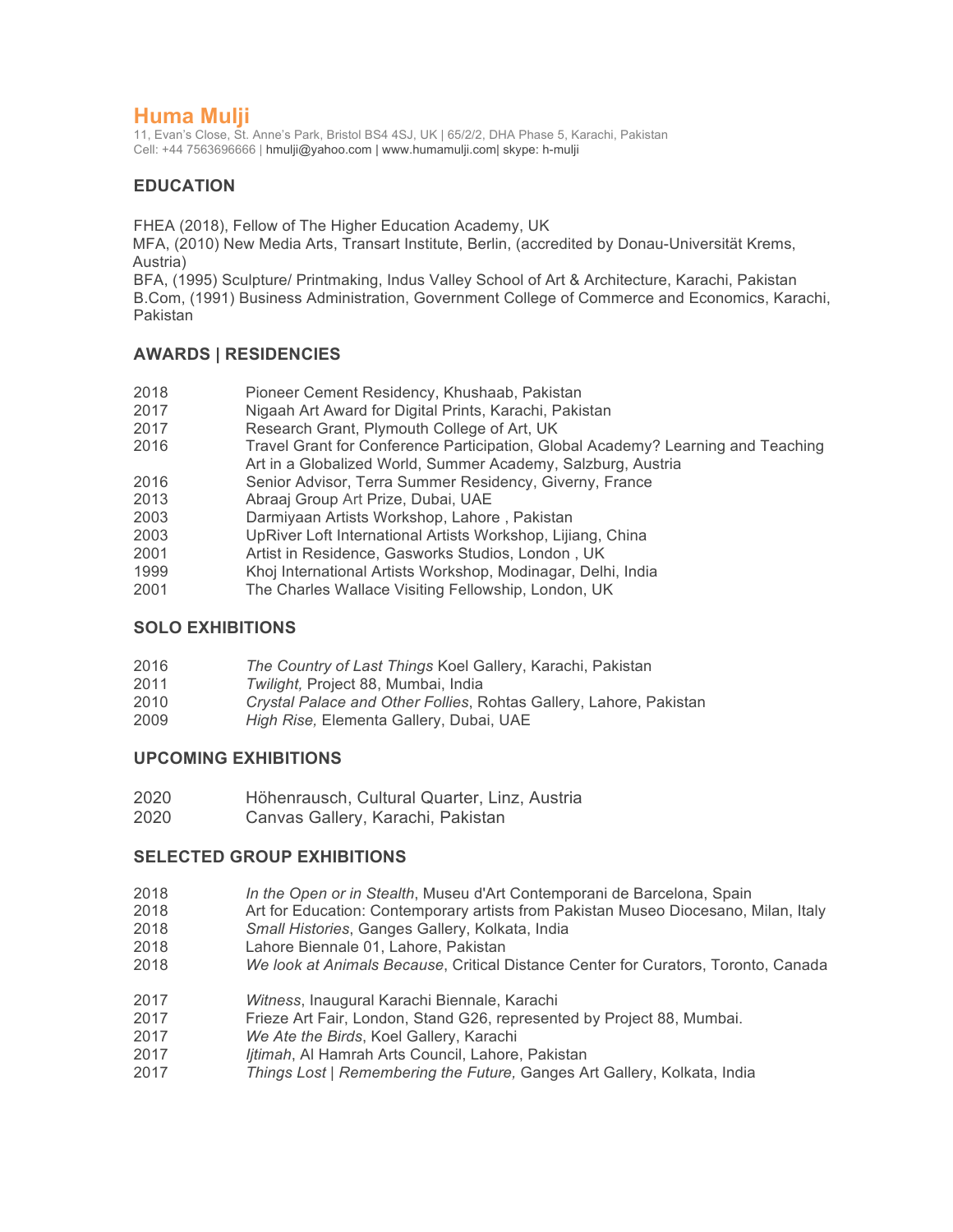| 2016                 | welcome to what we took from is the state, curated by Sadia Shirazi, Queens<br>Museum, New York, USA.                                                                                                                                                                                                                                                                                                                                                                                                                                                                                                                                   |
|----------------------|-----------------------------------------------------------------------------------------------------------------------------------------------------------------------------------------------------------------------------------------------------------------------------------------------------------------------------------------------------------------------------------------------------------------------------------------------------------------------------------------------------------------------------------------------------------------------------------------------------------------------------------------|
| 2016<br>2016         | Hopes of Paradise, Grosvenor Gallery, London<br>Dislocation/Negotiating Identity: Contemporary Photographs from South and<br>Southeast Asia, Smith College Museum of Art, MA, USA                                                                                                                                                                                                                                                                                                                                                                                                                                                       |
| 2016<br>2016         | Open Studio, Spike Island, Bristol, UK<br>Mining Warm Data, Dhaka Art Summit, Bangladesh                                                                                                                                                                                                                                                                                                                                                                                                                                                                                                                                                |
| 2015                 | The Great Game, Iranian Pavillion, La Biennale de Venezia, Italy                                                                                                                                                                                                                                                                                                                                                                                                                                                                                                                                                                        |
| 2014<br>2014<br>2014 | Burning Down the House 10 <sup>th</sup> Gwangju Biennale, Republic of South Korea<br>Stet., Al-Hamra Art Gallery, Lahore, Pakistan<br>Sindh Art Festival, Karachi, Pakistan                                                                                                                                                                                                                                                                                                                                                                                                                                                             |
| 2013                 | Up Above the World: Contemporary South Asian Photography, Aicon Gallery, New<br>York, USA                                                                                                                                                                                                                                                                                                                                                                                                                                                                                                                                               |
| 2013<br>2013         | Extra Ordinary, Abraaj Group Art Prize, Art Dubai, UAE<br>Salaam Bombay: Beauty and Chaos in the Urban Environment, Twelve Gates Gallery,<br>Philadelphia, USA                                                                                                                                                                                                                                                                                                                                                                                                                                                                          |
| 2012                 | Frieze Art Fair, London, Project 88.<br>Hong Kong International Art Fair, Project 88, Mumbai.<br>A Beautiful Life, Creative Hinkley (Hinkley, UK)<br>A Beautiful Life, The Pier-2 Art District (Kaohsiung, Taiwan)                                                                                                                                                                                                                                                                                                                                                                                                                      |
| 2011                 | A beautiful Life, South Hill Park (Bracknell, UK)<br>Studio Dispatches, Art Dubai, UAE                                                                                                                                                                                                                                                                                                                                                                                                                                                                                                                                                  |
| 2010                 | HK International Art Fair, Project 88<br>Failure to Yield, ConcentArt, Berlin, Germany<br>The Rising Tide, Mohatta Palace Museum, Karachi, Pakistan.<br>Reprise, Aicon Gallery, New York, USA<br>Form and Phenomenon, Project 88, Mumbai, India<br>As The Land Expands, Al Riwaq Art Space, Adliya, Kingdom of Bahrain<br>Home and the World, Aicon Gallery, New York, USA<br>Where Three Dreams Cross: 150 Year of Photography from India, Pakistan and<br>Bangladesh, Whitechapel Gallery, London, in January 2010 and tour to the<br>Fotomuseum Winterthur in June 2010.<br>The Empire Strikes Back, The Saatchi Gallery, London, UK |

# **TEACHING AND RELATED EXPERIENCE:**

| 2015-present | Lecturer, BA (Hons.) Fine Art, Plymouth College of Art, UK                                                   |
|--------------|--------------------------------------------------------------------------------------------------------------|
| 2017-present | Senior Lecturer, BA (Hons.) Fine Art, University of the West of                                              |
|              | England, Bristol                                                                                             |
| 2016-17      | Visiting Artist, BFA Program, Goldsmiths College, London, UK                                                 |
| 2016         | Senior Artist Advisor, Terra Foundation for American Art, Giverny,<br>France.                                |
| 2015-16      | Visiting Artist, BA Fine Art, Goldsmiths College, London, UK.                                                |
| 2014-2015    | Mentor, M.A. Art Education, Beaconhouse National University, Lahore                                          |
| 2012-2015    | External Advisor, MA Program, National College of Arts, Lahore                                               |
| 2000-present | Visual Arts Examiner, International Baccalaureate Program, Cardiff,<br>UK.                                   |
| 2002-2015    | Associate Professor, School of Visual Art and Design, Beaconhouse<br>National University, Lahore, Pakistan   |
| 2012-2015    | Associate Professor, Studio, M.A. Art Ed., Low Residency Program,<br>Beaconhouse National University, Lahore |
| 2004-2015    | Member, Academic Council, Beaconhouse National University, Lahore                                            |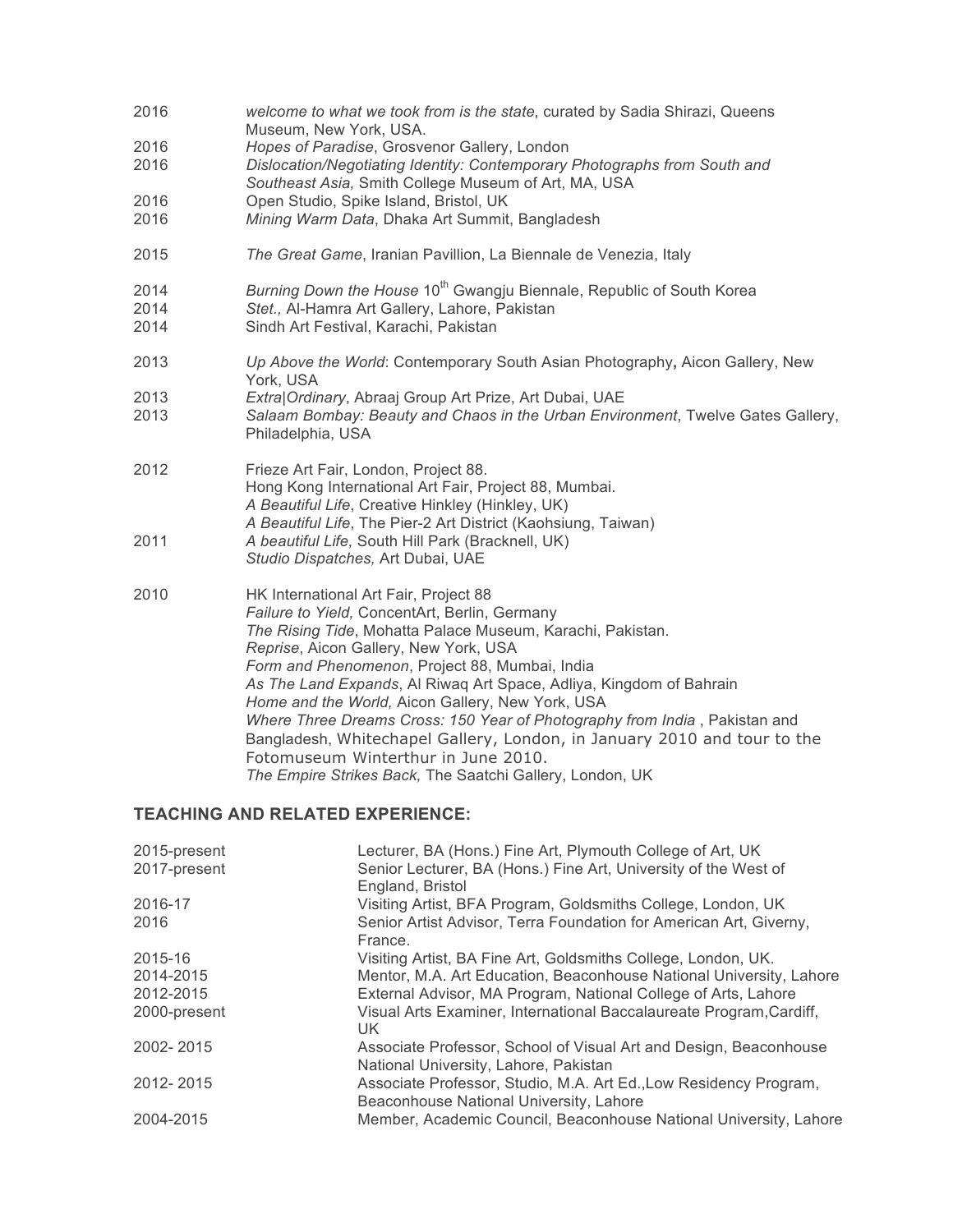| 2003-2015 | Member, Board of Studies, School of Visual Arts and Design,<br>Beaconhouse National University, Lahore. |
|-----------|---------------------------------------------------------------------------------------------------------|
| 2012-2014 | Mentor, M.A. Visual Arts, National College of Arts, Lahore                                              |
| 2000-2015 | External Examiner, National College of Art, Lahore, Pakistan                                            |
| 2012      | Visiting Artist Tutorials, MFA Program, University of Pennsylvania,<br><b>USA</b>                       |
| 2012      | Visiting Artists' Tutorials, MFA Program, University of Manitoba,<br>Canada                             |
| 2012      | Master Class, MAWA, Winnipeg, Canada                                                                    |

# **OTHER PROFESSIONAL EXPERIENCE:**

| 2019 | Artists' Talk, Plymouth University, UK                                    |
|------|---------------------------------------------------------------------------|
| 2018 | Artists' Talk, Spike Island Studio, Bristol, UK                           |
| 2017 | Artists' Talk, UWE, Bristol, UK                                           |
| 2017 | Conference presentation, Making Futures, Mount Edgcumbe House,            |
|      | Devon, UK                                                                 |
| 2017 | Participant, CREST Summer School, London, UK                              |
| 2017 | Conference presentation, Congrés Asie, (6th French Network for            |
|      |                                                                           |
|      | Asian Studies International Conference), Paris, France                    |
| 2016 | Seminar "The Picturesque Ruin", Terra Foundation for American Art,        |
|      | Giverny, France.                                                          |
| 2016 | Artists Talk, School of Art and Media, Plymouth University, UK            |
| 2016 | Artists talk, Karachi Literature Festival, in conversation with Noorjehan |
|      | Bilgrami                                                                  |
| 2016 | Artists' Talk, Indus Valley School of Art and Architecture, Karachi       |
| 2016 | Artists Talk, Plymouth University, UK                                     |
| 2015 | Conference Presentation: Locking Horns: Mentorship and Resistance         |
|      | in Art Schools in Pakistan, GLAD Conference, Sheffield Hallam             |
|      | University, Sheffield, UK                                                 |
| 2014 | Visual Art coordinator, RTI (Right to Transparency and Information Act    |
|      | 2013), collaborative project to implement the Punjab Governments          |
|      | RTI Act, BNU & World Bank.                                                |
| 2014 | Artist Talk, National College of Arts, Bachelor of Fine Arts Seminar,     |
|      |                                                                           |
|      | Lahore                                                                    |
| 2014 | Conference Participant, International Network and Local Landscapes,       |
|      | Preston, UK                                                               |
| 2013 | Artist Talk, Unframed: The Avant-Garde Today, Lahore University of        |
|      | Management Sciences, Lahore, Pakistan                                     |
| 2013 | Artist Talk, National College of Arts, Masters of Visual Arts Seminar,    |
|      | Lahore                                                                    |
| 2013 | Artists' Talk, LASAANA, Kathmandu, Nepal                                  |
| 2013 | Artists' Talk, Tasmeen Doha, Art and Design Conference, Doha, Qatar       |
| 2012 | Artists' Talk, Penn Design, University of Pennsylvania, Philadelphia,     |
|      | <b>USA</b>                                                                |
| 2012 | Artists' Talk, MAWA, Winnipeg, Canada                                     |
| 2014 | Founding Member, Lahore Biennale Foundation, Lahore, Pakistan             |
| 2012 | Co-curator, "The Divided Self", video art from Pakistan, The Slought      |
|      | Foundation, Philadelphia, USA                                             |
| 2008 | Facilitator, Vasl Lahore Artists Residency, Lahore                        |
| 2006 | Facilitator "13 Satellites of Lahore", a public art project, Lahore       |
| 2006 | Co-ordinator, Vasl Residency Lahore April 2006                            |
| 2002 | Zero Down Payment, paper presented at Mapping South Asian Art,            |
|      |                                                                           |
|      | Shisha, Manchenter UK. Essay published by Cornerhouse, UK in              |
|      | Mapping ArtSouthAsia: A Visual and Cultural Dialogue between              |
|      | Britain and South Asia, 2006                                              |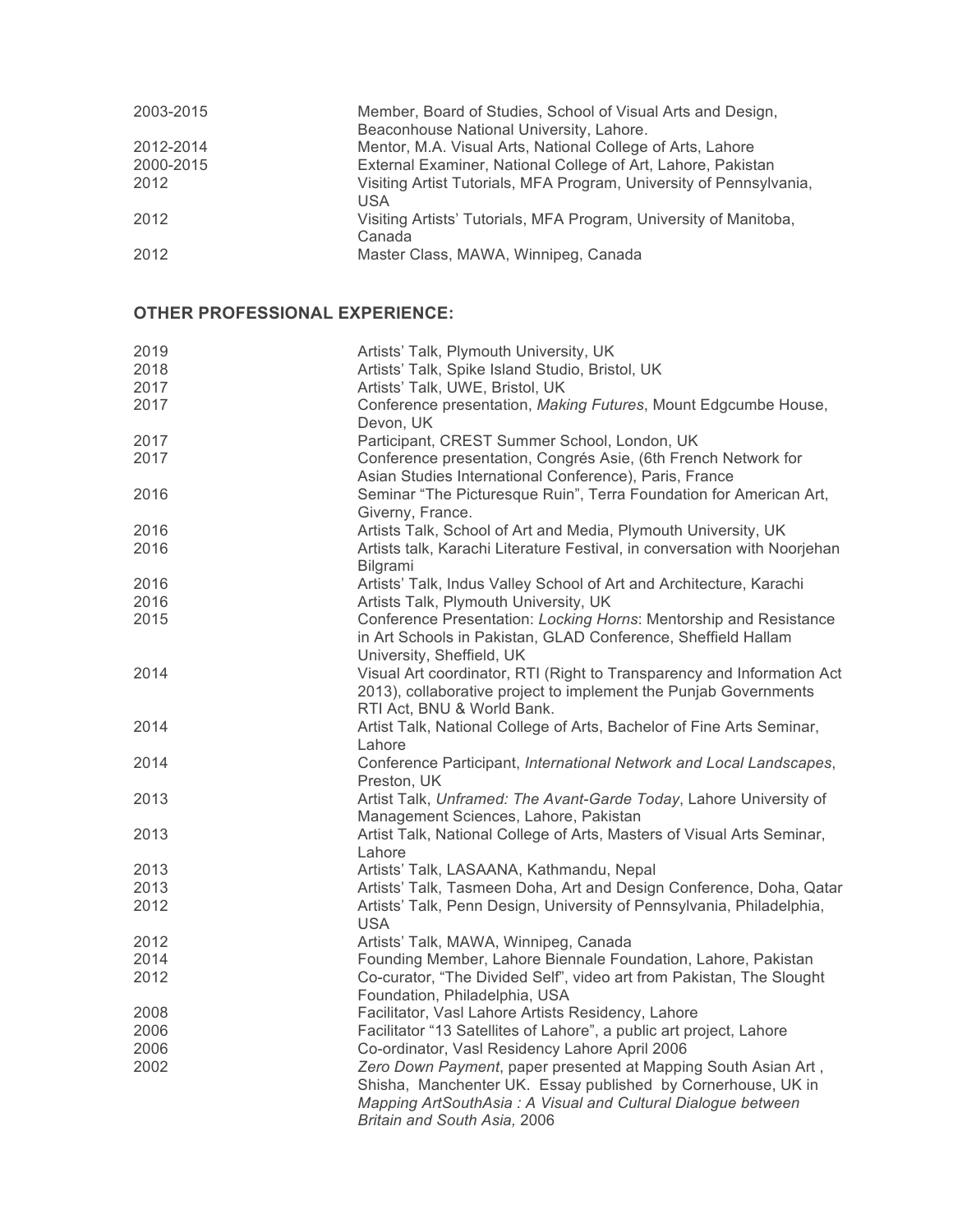| 2001      | <i>Popular Culture &amp; Art, paper presented as part of the exhibition,</i> |
|-----------|------------------------------------------------------------------------------|
|           | Pakistan: Another Vision, SOAS, London, UK                                   |
| 2000-2002 | Aar Paar 1, 11, 111 co-facilitator with Shilpa Gupta; an                     |
|           | exchange of art between artists from India and Pakistan                      |

## **EXHIBITION CATALOGUES AND BOOKS**

#### **2018**

Exhibition Catalogue, Lahore Biennale, 2018

Exhibition Catalogue, Why we look at Animals, Critical Distance Center for Curators, Toronto, Canada **2015**

Hashmi,Salima, Khosla, Martand (Authors). The Eye Still Seeks: Pakistani Contemporary Art. Penguin Studio, 2015

**2014**

Morgan, Jessica. Burning down the House, 10<sup>th</sup> Gwangju Biennale, South Korea **2013**

Noyce, Richard. Ed. Printmaking off the Beaten Track, UK

Vali, Murtaza, Ed. Extra-Ordinary, Catalogue for Abraaj Group Art Prize 2013, Dubai, UAE Baler, Pablo. The Next Thing: Art in the Twenty-first Century. Rowman & Littlefield Publishers with Fairleigh Dickinson University Press, USA

#### **2010**

Khan, Naiza H., ed. *The Rising Tide: New Directions in Art From Pakistan, 1990-2010*. Karachi: Mohatta Palace Museum.

*Where Three Dreams Cross: 150 Years of Photography from India, Pakistan & Bangladesh*, Göttingen: Steidl; London: Whitechapel Gallery; Winterthur: Fotomuseum Winterthur.

Rana, Rashid, ed. *Resemble/Reassemble*. New Delhi: Devi Art Foundation.

Sullivan, Graeme. *Art Practice as Research: Inquiry in Visual Arts*. Los Angeles: Sage Publications. **2009**

Holborn, Mark, ed. *The Empire Strikes Back: Indian Art Today*. London: Jonathan Cape in association with Saatchi Gallery.

Hashmi, Salima, ed. *Hanging Fire: Contemporary Art From Pakistan*. New York: Asia Society Museum; New Haven: Yale University Press.

Chiu, Melissa and Genocchio, Benjamin. Asian Art Now, 2010

Malik, Maha. *High Rise*, Elementa Gallery, Dubai, UAE

#### **2008**

Gao, Shiming, Sarat Maharaj and Tsongzung Chang, eds. *The Third Guangzhou Triennial: Farewell to Post-*Colonialism. Guangzhou: China Academy of Art Press.

Tuqan, Salma, ed. *Desperately Seeking Paradise*. Dubai: Art Dubai.

Boonimitra, Sopawan.Talkin' Loud, Sayin' Something, Four Perspectives of Artistic Research, **Art**Monitor, No.4. pp. 28.

#### **2007**

Dalmia, Yashodhara, and Salima Hashmi. *Memory, Metaphor, Mutations: Contemporary Art of India and Pakistan*. New Delhi: Oxford University Press.

#### **2005**

Doshi, Saryu and Quddus Mirza, eds. *Beyond Borders: Art from Pakistan*. Mumbai: Young Presidents' Organization.

#### **2006**

Bonacossa, Ilaria and Francesco Manacorda, ed. *SubContingent: The Indian Subcontinent in Contemporary Art*. Florence: Electa; Turin: Fondazione Sandretto Re Rebaudengo. **2002**

Hashmi, Salima. *Unveiling the Visible: Lives and Works of Women Artists of Pakistan*. Islamabad: ActionAid Pakistan.

#### **2000**

Wilcox, Timothy, ed. *Pakistan: Another Vision*. London: Arts & The Islamic World (UK) Ltd.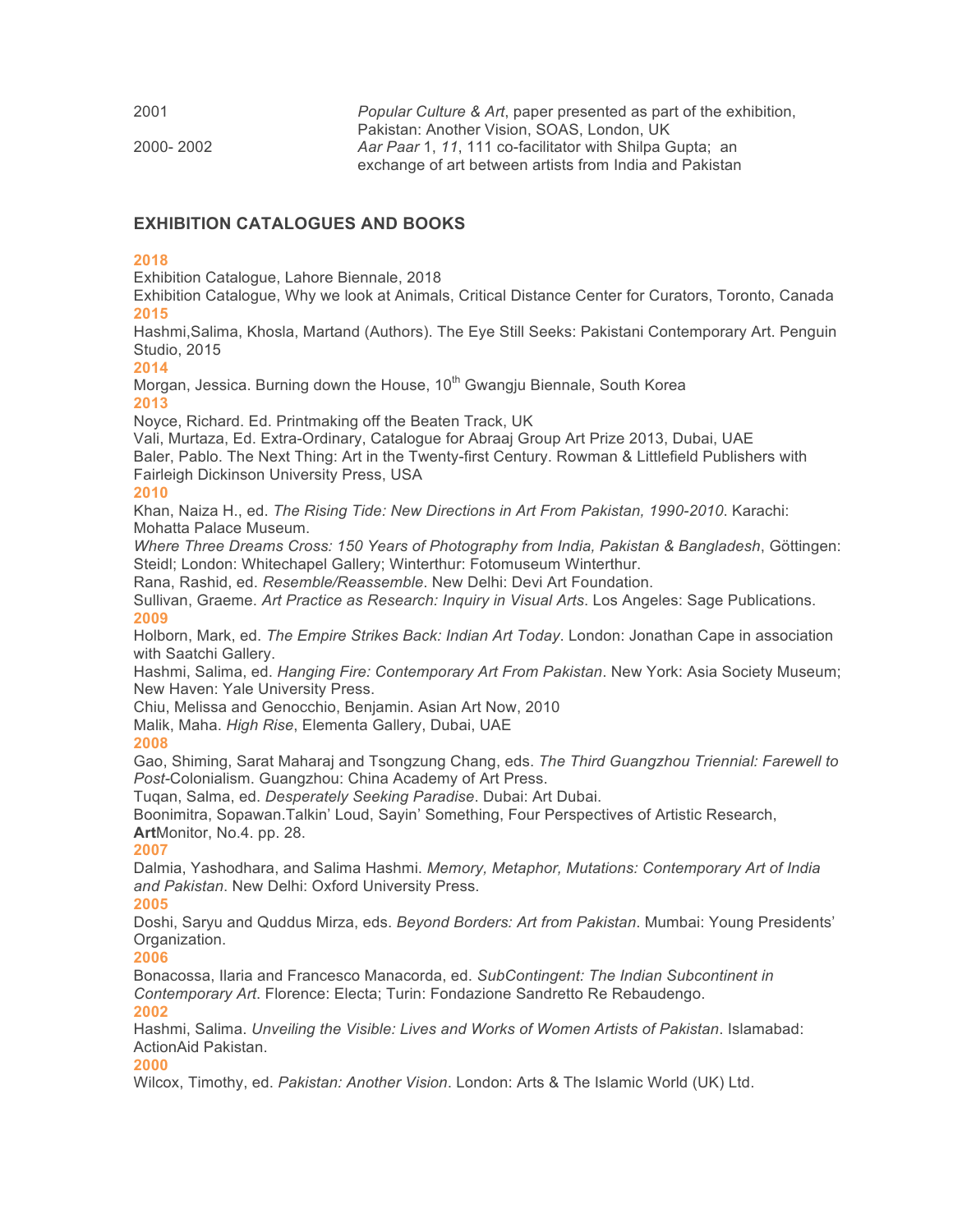# **SELECTED BIBLIOGRAPHY**

#### **2018**

Sohail, Aziz. *Witnessing from Afar*: making sense of the Karachi Biennale. *4A Papers* Issue 4, Center for contemporary Asian Art, Australia. April 2018. http://www.4a.com.au/4a\_papers\_article/witnessingafar-making-sense-karachi-biennale/

### **2017**

Rizvi, Dua Abbas. *How cities and urbanisation have become favoured subjects for artistic expressions,*  The Herald, December 2017.

Hussain, Jahanzeb. Alvi, Asad. *Does a City like Karachi even need a biennale*, Dawn blog, November, 2017

Zubair, Hamna. *How an exhibit at the Karachi Biennale stirred up a storm in a pre-partition bookshop*, Dawn Images, November 2017.

Mirza, Quddus. *Ijtima of Art*, The News on Sunday, September 2017.

Dadi, Iftikhar. *Form and Meaning in Modern and Contemporary Pakistani Art.* The Wire, September 2017.

Furrukh, Niilofar. *New Directions*, Newsline, August 2017.

D'Mello, Rosalyn. *The Art of not forgetting*, Live Mint, August, 2017

Basu, Kalpita**.** *The idea of loss, being and regeneration through personal lens and public memory.* The Economic Times, April, 2017.

### **2016**

Khawaja, Nusrat. *Up Against the Wall*. Newsline, March, 2016 Salim, Sadia. *Out of the Ordinary*, February 2016.

Mirza, Quddus. *Disappearing Disparities*, The News on Sunday, TNS, 21<sup>st</sup> February 2016. The Country of Last Things: Huma Mulji in Conversation with Noorjehan Bilgrami, Art Now, March 2016. http://www.artnowpakistan.com/the-country-of-last-things-huma-mulji-in-conversation-withnoorjehan-bilgrami/

#### **2015**

Chambert Christian. Sedan Huset Brants Ner, Hjarnstorm Pa Torget NR 123-4, pp.115-125 Qureshi, Abdullah. Dawn, April, 2015

#### **2013**

Sheikh, Saira. "Huma Mulji in Conversation with Saira Sheikh". ArtNow, Contemporary Art of Pakistan, April 2013. http://www.artnowpakistan.com/profile\_detail.php?id=265#.UdbDs-vYwb0 Sharpe, Gemma. "Fair Concerns". The Herald, April 2013. Samdani, Nadia, Collecting is deeply Personal, Mint Indulge, February 2012

#### **2012**

Subramanyam, Aishwarya, and Anam Mansuri, "Another Pakistan." *Vogue India* (September): 236- 247.

Hashmi, Salima. ""Sinful Women": Women Artists from Pakistan." *n.paradoxa: International Feminist Art Journal* 29 (January): 90-95.

Murray, Rachel. "Huma Mulji's Suspenion in Twilight." *Interface*, http://www.an.co.uk/interface/reviews/single/1801087.

Cawkwell, Chris. "Huma Mulji – Twilight." *Chris Cawkwell Blog*, January 14,

http://chriscawkwell.com/blog/2012/01/huma-mulji-twilight/.

# **2011**

Cheng, Enoch and Phoebe Wong. "Interview with Huma Mulji," *Diaaalogue*, April, http://www.aaa.org.hk/Diaaalogue/Details/996.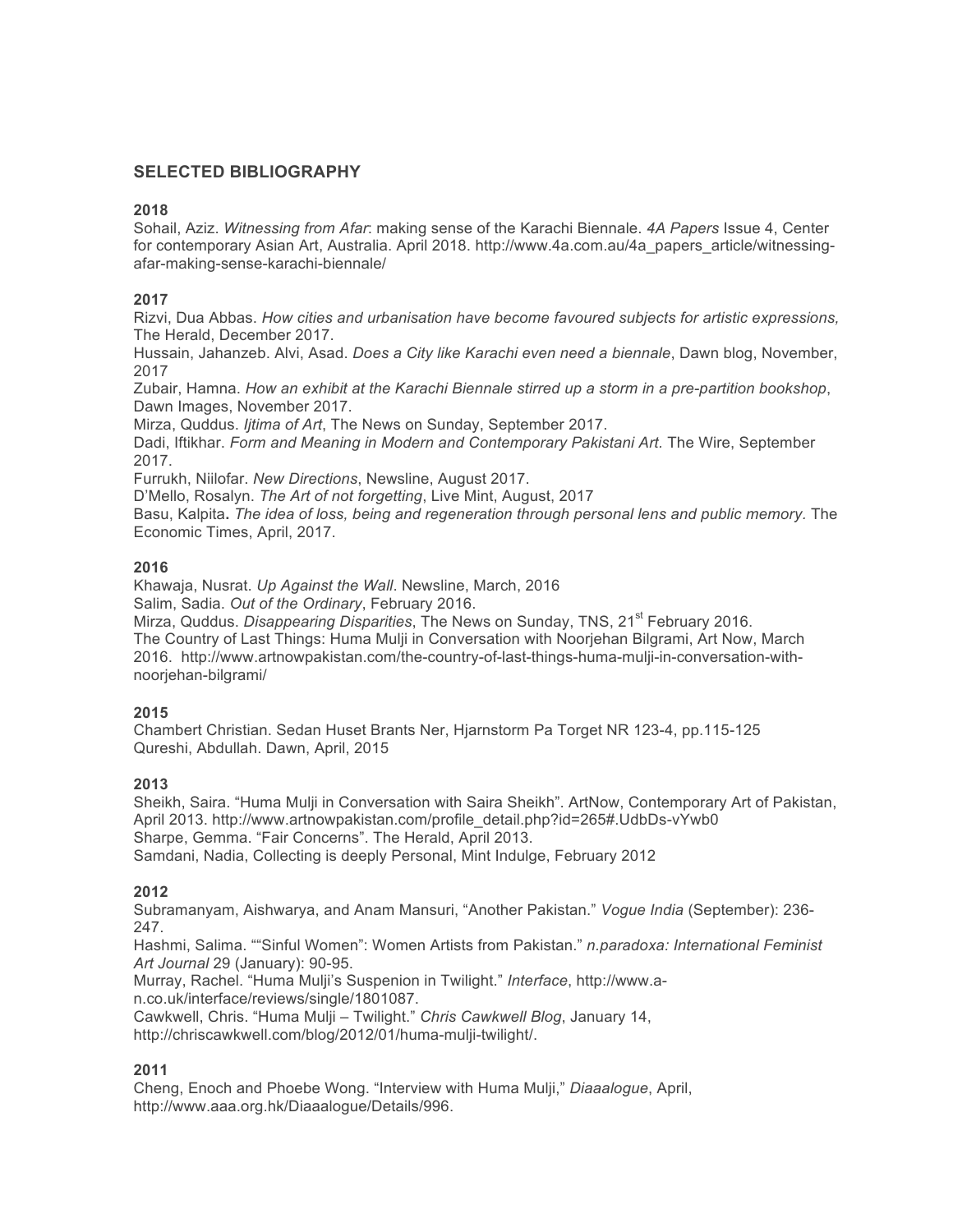Editors. "Art Night Thursday Returns Tonight." *Mumbai Boss*, November 10, http://mumbaiboss.com/2011/11/10/art-night-thursday-returns-tonight-2/. Nagree, Zeenat. "City Light." *Time Out Mumbai*, October 28-November 10: 82.

#### **2010**

Ali, Atteqa, "The Crystal Palace." *NuktaArt* 5, no. 2 (October).

Mirza, Quddus. "The Rise of the Sentimentalised Cityscape." *Art India* 15, no. 3 (September): 45-47. Malik, Maha. "Mirror, mirror." *The Express Tribune*, May 23.

Vali, Murtaza. "A Deferral of Judgement: Hanging Fire: Contemporary Art From Pakistan/Asia Society." *NuktaArt* 5 no. 1 (May): 38-40.

Mirza, Quddus. "The Mirror as Metaphor". The News on Sunday, 2010.

### **2009**

Melwani, Lavina. "Pakistani Art from the Heart." *Lassi with Lavina*, December 2,

http://www.lassiwithlavina.com/art/pakistani-artists-art-from-the-heart/html.

Cotter, Holland. "Activist Energy With a Light Touch." *New York Times*, October 2: C25.

Wolff, Sarah. "Burning Down The (Art) House." *Forbes.com*, September 15,

http://www.forbes.com/2009/09/14/pakistan-contemporary-art-opinions-asia-society.html.

Kennedy, Randy. "Contradiction Remains Vital to Pakistan and Its Art," *New York Times*, September 3: C1.

Mohammed, Arsalan. "Huma Mulji." *Khaleej Times*, 2009

Hashmi, Salima. "Contrary Signs: A New Generation of Artists from Pakistan." *Flash Art* 42, no. 265 (March/April): 76-78.

Korp, Maureen. "Half Lives." *The Friday Times*, March 13-19: 16-17.

Bukhari, Munir. "Artistswork: Two in Two." *DAWN Images*, March 8,

http://archives.dawn.com/weekly/images/images18.htm.

Grove, Valerie. "Huma Mulji: High Rise." *Nafas Art Magazine*, March, http://universes-in-

universe.org/eng/nafas/articles/2009/huma\_mulji.

Mirza, Quddus. "As Unpredictable as Art." *The News*, February 22: 36.

Qureshi, Mariam. "Of Cows, Trees and Archives…" *Daily Times*, February 18,

http://www.dailytimes.com.pk/default.asp?page=2009/02/18/story\_18-2-2009\_pg13\_9.

Genocchio, Benjamin. "Pakistan Report: On the Verge." *Art in America* 97, no. 1 (January): 59-62. Dhar,Jyoti. Chinar Tree, 2009

## **2008**

Ali, Salwat. "Darlings of the Desert." *Newsline*, April 1,

http://www.newslinemagazine.com/2008/04/darlings-of-the-desert/.

Kazi, Ambreen Noon. "Oasis of art in the desert." *The Friday Times*, March 28-April 3: 16-.

Aspden, Peter. "Polemic and 'Paradise' in the Pakistan Pavillion." *Financial Times*, 22/23 March: 9.

Vali, Murtaza. "Salima Hashmi: Paradise Found and Lost." *ArtAsiaPacific* 57 (March/April): 106-109.

Mirza, Quddus. "Show Me the Money." *Art India* 13, no. 1 (March): 56-59.

Sheth, Samira. "Creative Commerce." *Art India* 13, no. 1 (March): 70.

Singh, Devika. "Whose Paradise is it Anyway?" *Art India* 13, no. 1 (March): 68-69.

Noorani, Asif. "Pakistan Art 11: All Set to Conquer Dubai." *DAWN Gallery*, March 15, 2008,

http://archives.dawn.com/weekly/gallery/archive/080315/gallery1.htm.

Usman, Ali. "Arabian Delights enthral art enthusiasts." *Daily Times*, February 29,

http://dailytimes.com.pk/default.asp?page=2008%5C02%5C29%5Cstory\_29-2-2008\_pg13\_6.

## **2004**

Sambrani, Chaitanya. "Printing Across Borders: The Aar-Paar Project." *Art Monthly Australia* 171 (July): 12-15.

## **2003**

Sinha, Gayatri. "Across the Border: A Dialogue with Naazish Ata-Ullah." *n.paradoxa: International Feminist Art Journal* 11 (January): 80-87.